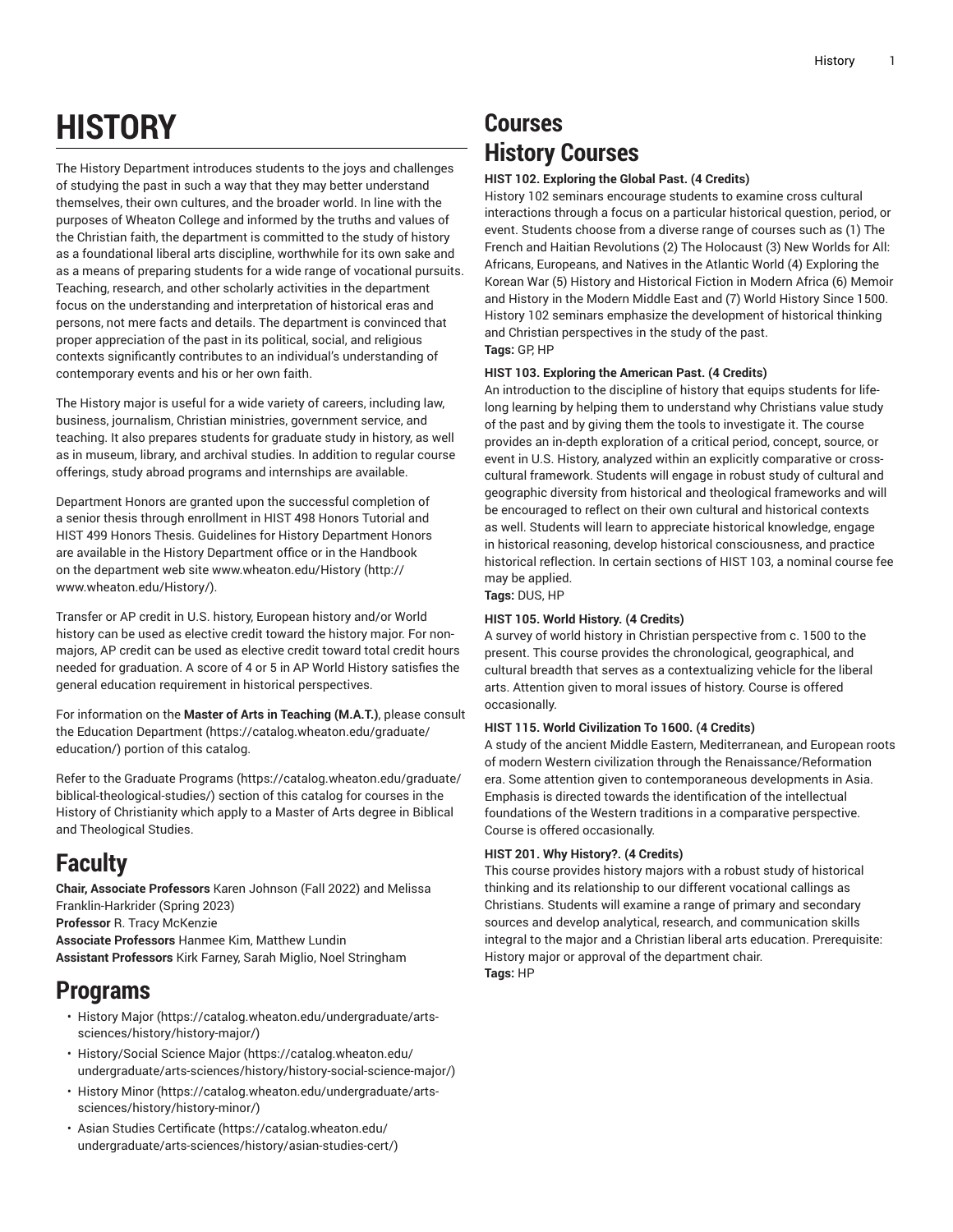#### **HIST 205. From Palaces to Sky Parks: A Historical Tour of Modern Korea. (4 Credits)**

This course will explore the historical development of modern Korea from 1876 to 2000. These developments included a forcible break from dynastic traditions, Japanese colonization, the Korean War and postwar reconstruction in the Cold War era. In particular, the course will use historical and commemorative sites in Seoul as focal points by which to access major developments and themes in this history such as modernity, colonialism, war, division of the peninsula, industrialization, urbanization, democratization, and globalization. Through examinations of these sites, the course will also raise questions on how the past is remembered, which narratives are emphasized and left out, and thereby discuss issues of historiography as well as collective memory in South Korea. Ahead of each site visit, the course will build historical contexts for these sites through lectures and close analyses of primary and secondary sources.

#### **Tags:** GP, HP

#### **HIST 231. History in Africa Before 1850. (4 Credits)**

This course introduces the history of Africa from the innovation of early human communities across continent (from the Great Pyramids in Northeast Africa to the Khoi-San foragers of South Africa's Western Cape) until the beginnings of European colonization in the mid-nineteenth century. We will emphasize the diverse social, economic and political strategies that Africans innovated and developed to engage in everwidening contexts that often stretched beyond the continent.

#### **HIST 232. History in Africa Since 1850. (4 Credits)**

This course privileges the voices of African writers, artists, historians, musicians, and other local witnesses who described how they have overcome the challenges of living in modern Africa from human trafficking across the Atlantic and Indian Oceans (and the Sahara) through colonial conquest, genocide, and civil war. In particular the course will explore the political and economic institutions established during and after colonialism, new religious and cultural movements (including African interpretations of Christianity and Islam), the legacy of racism, and the politics of gender on the continent. **Tags:** GP

#### **HIST 251. American History to 1865. (4 Credits)**

A general survey of the history of the United States from the colonial period through the American Civil War, with special emphasis on engagement of primary documents. Rejecting the view of history as an endless succession of discrete events, the course pays special attention to the predominant belief systems of Americans during two-and-a-half centuries, focusing in particular on the concepts of republicanism and democracy, as well as Americans' contested understandings of human nature, human rights, and human freedom.

#### **HIST 252. American History from 1865. (4 Credits)**

A general survey of the history of the United States from the Civil War to the present, with special emphasis on using primary documents. Students will debate the merits of the different interpretations for historical events, evaluate the ways historians construct their stories, and discuss the significance of those stories. Major course themes include the United States' engagement with other countries, labor activism and class relations, politics, race, gender and religion.

#### **HIST 291. Introduction to Modern East Asia. (4 Credits)**

This course examines the main historical events, developments, issues, and patterns of change in Chinese, Japanese, and Korean histories from the late 19th centuries to the 1990's. The course is organized both chronologically and thematically, and incorporates both primary and secondary sources to present a more comprehensive view of the various developments in East Asian history. The course is divided into seven larger topics, and in each section, we will discuss how the given topic played out in China, Japan, and Korea, respectively. **Tags:** GP

#### **HIST 292. Latin American History. (4 Credits)**

Latin American History. A survey of the history and cultural development of Central, South, and Caribbean America with emphasis on the era since 1500. Includes analysis of the impact of the European/indigenous encounter, of U.S./Latin American relations, and of the challenges of modernization. Course is offered occasionally.

#### **HIST 293. Introduction to Asian Studies. (4 Credits)**

This course provides an overview of the main historical events, developments, issues, and patterns of change in East Asia from the latenineteenth century to the 1990's. In going through the histories of China, Japan, and Korea, the course also explores historiographical issues. Through these discussions, the course introduces prominent questions and frameworks that have shaped the larger field of Asian Studies, various contexts shaping the field, and emerging areas of study within the field. The course is organized both chronologically and thematically. **Tags:** GP

#### **HIST 305. Introduction to the History of Christianity. (2 Credits)**

A summary introduction to the history of Christianity designed to provide a rapid, but comprehensive overview to assist students who seek a basic understanding of the history of Christianity as background for other fields of study. Counts toward the history of Christianity requirement for the major. Not open to students who have completed BITH 577 in previous years. Course is offered occasionally.

#### **HIST 311. History of Philosophy - Ancient and Medieval. (4 Credits)**

This course traces the philosophical conversation that began in Greece and elsewhere over 2,500 years ago and intersected with all three major monotheistic faiths, from its origins up through the beginning of the "modern" era. Students will study primary philosophical texts and think through a range of perennial philosophical questions arising from then, concerning fundamental reality, the problem of universals, human nature, societal justice, faith and reason, freedom of the will, God's nature, and many more. They will develop the abilities to analyze texts critically and to articulate and defend their own views on the issues just mentioned. **Tags:** HP, PI

**HIST 312. History of Philosophy: Modern & Contemporary. (4 Credits)** This course, like PHIL 311, is dedicated to an overview of Western philosophy. In this semester, we look at modern and contemporary philosophy, beginning with the Renaissance rejection of scholasticism, moving through 17th and 18th century rationalists and empiricist, the Kantian synthesis, 19th century responses to Kant, and several major 20th century schools, including phenomenology, logical positivism, analytic philosophy, and pragmatism. Prerequisite: PI course or permission of instructor.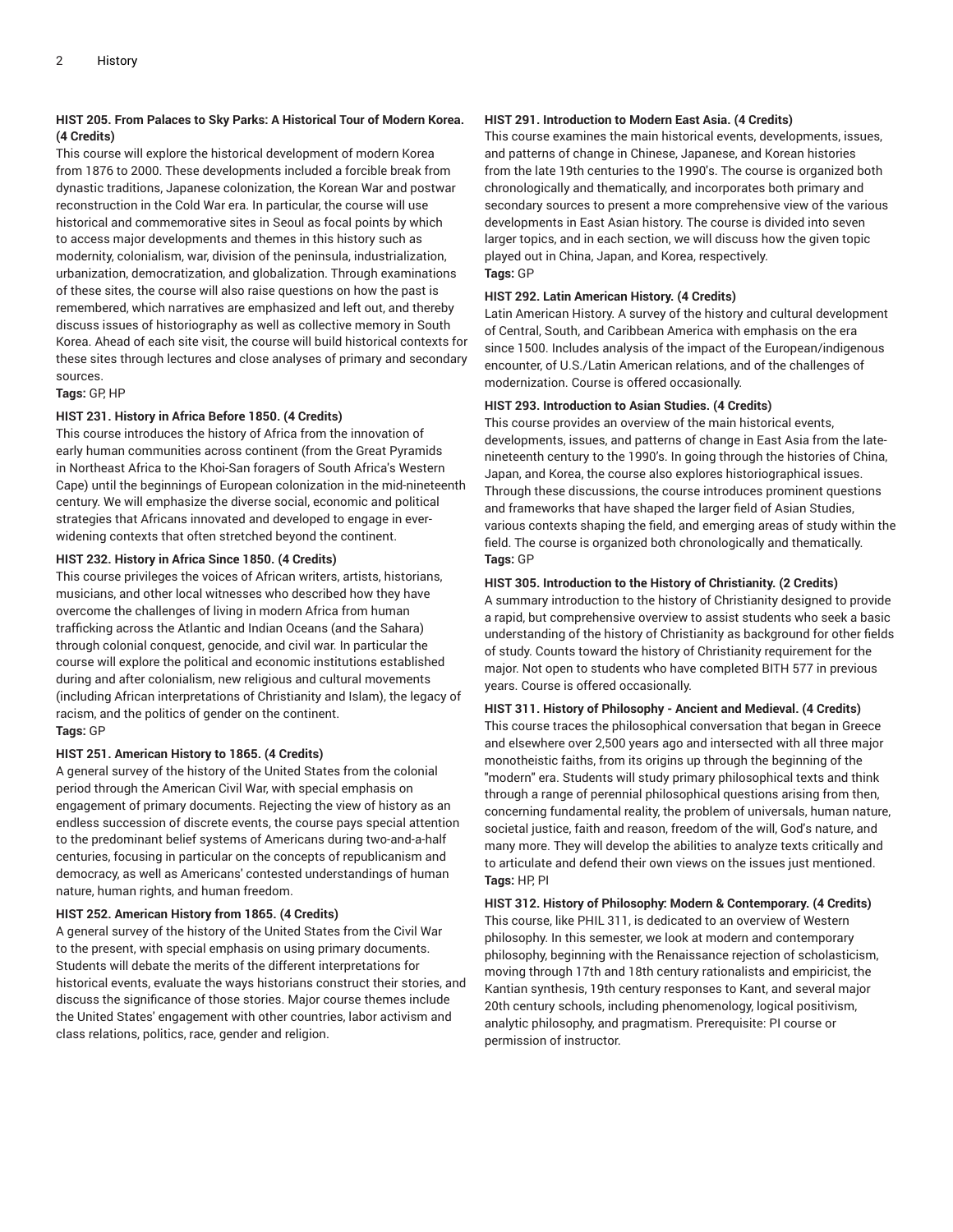#### **HIST 324. High School History/Social Science Methods. (2 Credits)**

An introduction to methods of teaching high school history/social science students, including units on classroom management, lesson planning, assessment, individual differences, learning resources, educational technology, and teaching strategies appropriate to history/ social science classrooms. Prerequisites: EDUC 135, 136, 136L, 225, 225L and admission to the Wheaton Teacher Education Program (WheTEP).

**HIST 325. Middle Grade History/Social Science Methods. (2 Credits)** Provides an overview of the social sciences content and effective teaching methods for middle grade educators within a framework of informed inquiry. Based on the 2015 Illinois Social Studies Standards NCSS C3 Framework for Social Studies, and the Illinois Professional Teaching Standards. Prerequisite: EDUC 135, EDUC 136, EDUC 136L, EDUC 225, EDUC 225L and admission to the Wheaton Teacher Education Program (WheTEP).

#### **HIST 331. African History. (4 Credits)**

Cultures and National Identity in African History. Focuses on the development of select African societies from their early institutional and cultural traditions to the present with emphasis on the themes of the impact of Islam, European colonial influences, national independence movements, and contemporary African society. Course is offered occasionally.

**HIST 335. The Construction of Modern Japan, 1800-1960. (4 Credits)**

The 1868 Meiji Restoration occupies a central place in Japanese history with many marking it as the turning point for the rise of modern Japan. Citing shifts such as one from a feudal system with shoguns and samurai to an imperial Japan, scholars narrate Meiji Japan as being filled with radical breaks from the past. The questions arise, what were some of these significant changes that seemed to be breaks from the past and that constituted the "modern" in Japan? To what degree was the Restoration a break from the Tokugawa period and to what degree was it a continuation of economic and social trends of late-Tokugawa Japan? Did the changes and continuities embodied in Meiji Japan play into the development of Japan's imperial era and road to World War II? This course explores these questions through a study of Japan from 1800 to 1960.

#### **Tags:** GP

#### **HIST 336. Modern Korea. (4 Credits)**

This course will examine the historical development of modern Korea, and thus explore the major historical events, themes, and issues in the Korean peninsula from the late-19th century to their ramifications in contemporary times. In doing so, the course will pay attention to local dynamics that shaped Korea's modernity, nationalism, colonization, division, industrialization, democratization, and shifting positions in East Asia and the world. Using both primary and secondary sources, the course will attempt to take a more comprehensive view of this story that includes approaching the development of modern Korea politically, economically, socially, as well as culturally. The course will also focus on issues of historiography in Korean history. HIST 291 is recommended but not required.

#### **Tags:** GP

#### **HIST 342. Statecraft and International Relations in the Ancient Near East. (4 Credits)**

See ARCH 365. Course is offered occasionally. **Tags:** HP, SI

#### **HIST 345. Medieval Europe to 1300. (4 Credits)**

Analyzes the political, social, economic, and religious foundations of Europe from the Early to the High Middle Ages. Topics include: the collapse of the Roman Empire, Barbarian invasions, rise of Islam, Byzantine Empire, kingship and authority, and the development of Christianity.

#### **HIST 346. Renaissance Europe (1300-1600). (4 Credits)**

Examines the political, social, and religious developments that created modern Europe. Topics include the emergence of international power politics, the rise of humanism, Renaissance art, and cross-cultural encounters between Europeans and peoples of Africa, Asia, and the Americas.

#### **HIST 348. Revolutionary Europe (1789-1870). (4 Credits)**

Focuses on enlightened absolutism, the revolutions of 1789 and 1848, the social consequences of industrialization, and mid-nineteenth century foreign relations. Emphasis on France and Germany.

**HIST 349. Origins of Contemporary Europe (1870-1950). (4 Credits)** Analysis of socioeconomic, political, and cultural foundations of twentieth-century Europe, and the causes and impact of both world wars.

#### **HIST 353. American Cities & Suburbs. (4 Credits)**

This course explores the history of American cities and suburbs, paying attention to questions like: What is the story of racial, religious, ethnic and class dynamics in cities and suburbs? What is the story of unity, disunity, exclusion and inclusion? What has "community" looked like over time in suburban and urban history? How has "community" changed? **Tags:** DUS

#### **HIST 354. Race, Justice, and Reconciliation in US History. (4 Credits)**

This class will look at the history of religion and race in the United States with a specific focus on how Christianity has been used both to create and to maintain racial hierarchies, and to tear them down. Students will explore the broad sweep of religion and race, and dig into specific moments in which historical actors have worked together for reconciliation and justice, while tracing how the meanings of those goals have changed over time. Most chronological focus will be in the twentieth century.

#### **Tags:** DUS

#### **HIST 355. History of Women in the U.S.. (4 Credits)**

Analysis of the social, cultural, and political aspects of women's history from the colonial period to the present, with particular emphasis on the nineteenth and twentieth centuries and on women's religious experiences and contributions. Course is offered occasionally.

#### **HIST 356. The American Revolution. (4 Credits)**

An exploration of the founding of the United States as a nation that analyzes the causes, course, and consequences of the revolt against British colonial rule between 1763 and 1788. The course asks how both elite and common Americans participated in the Revolution, what the Revolution meant to them, and how the Revolution affected their lives. It accords particular attention to the role of Christians in the conflict, and concludes by contemplating the legacy of the Revolution to the contemporary United States.

#### **HIST 357. The American Civil War. (4 Credits)**

This course explores the causes, course, and consequences of the American Civil War, a bloody "ordeal by fire" in which Americans fought Americans to determine the nature of the Union, the definition of democracy, and the meaning of freedom. Course readings and assignments focus on the experiences and values of common Americans - Northern and Southern, male and female, free and enslaved - with particular emphasis on the war's larger meaning to posterity.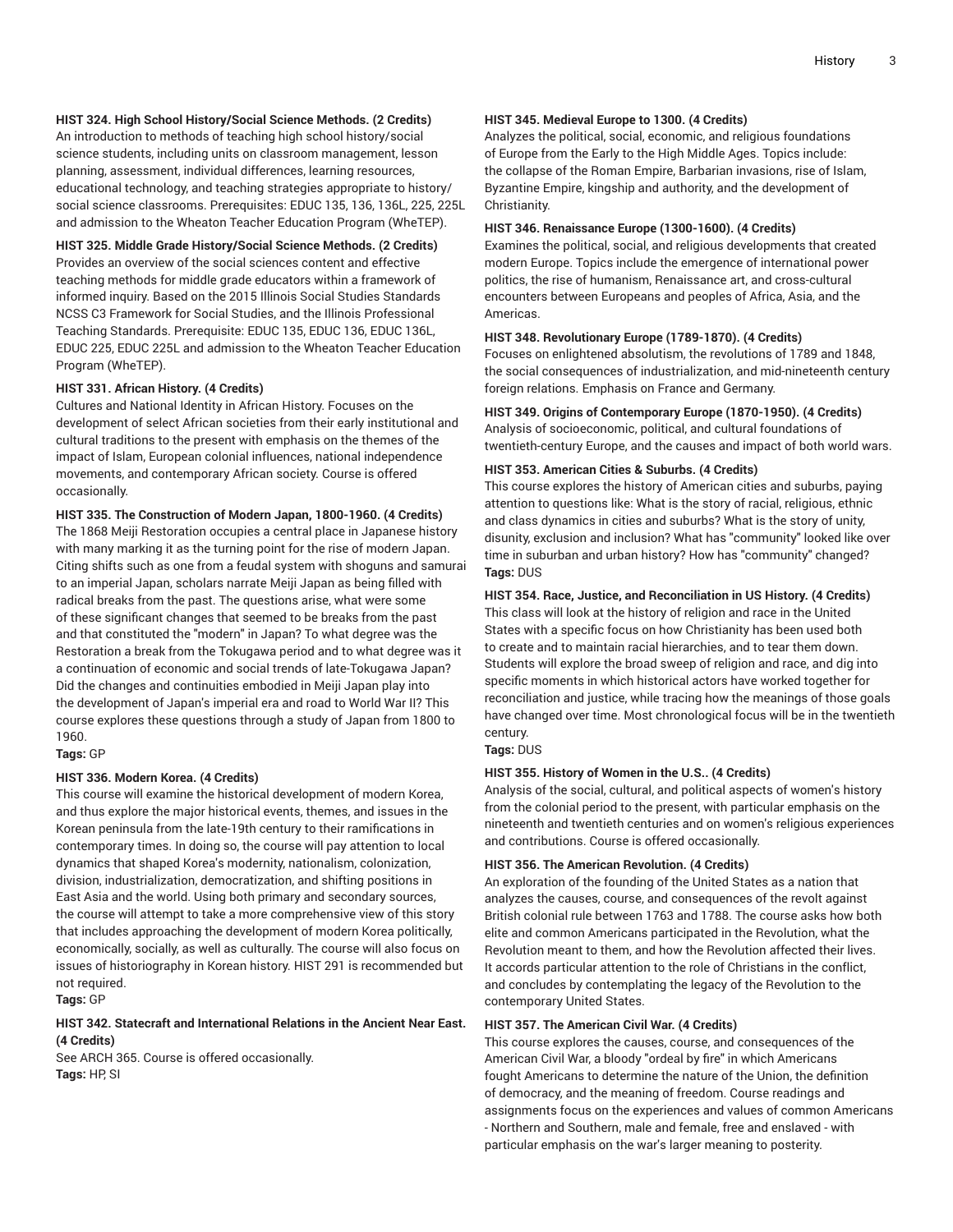#### **HIST 361. The Global Cold War. (4 Credits)**

An analysis of the dramatic political and social changes emerging in the Cold War period which have shaped the whole world since 1945. The focus is on such issues as the rise of the nuclear age, postwar human rights, the arms race and détente, space race, Middle East crises, technological impacts, decolonization and the emergence of the developing world, and the fall of European communism. Also included is the role of prominent Christians and the Church during the post-World War II era. Satisfies the world history requirement for the history major. Course is offered occasionally.

#### **HIST 364. East Africa and the Indian Ocean Region. (4 Credits)**

This course analyzes the development and interaction of the many cultures which compose the Indian Ocean region. The fascinating site for our study is the multi-cultural East African island of Zanzibar which has been instrumental over many centuries in the history of the region and where there is a combination of African, Arab, Persian, Indian, Chinese, and European cultures. This course will study such themes as the origins of Swahili civilization, the Indian Ocean trading system, impact of Arab and Islamic civilization, European colonialism, the slave and ivory trade, African independence movements, Christian influences, and political and economic conditions in contemporary Africa by a mixture of course lectures, outside lectures, cultural and historical tours as well as readings from both primary and secondary sources. Offered summers. Course is offered occasionally.

#### **HIST 365. Modern Middle East. (4 Credits)**

An introduction to the history of the Modern Middle East with emphasis on the region during the nineteenth and twentieth centuries. This course provides a survey of the cultural and political development of the Middle East with special attention to the fate of the Ottoman Empire and the resulting imperial European presence and twentieth-century Middle Eastern struggle for independence and a transition to authentic modernity. Course is offered occasionally.

#### **HIST 371. The Enlightenment. (4 Credits)**

Explores the European Enlightenment as an intellectual, cultural, and artistic movement. The course analyzes the social, political, economic and religious contexts of the Enlightenment and charts the development of new ideas and approaches to knowledge during the seventeenth and eighteenth centuries. Through a close reading of key Enlightenment texts, the course considers not only the complexities of Europe's first selfconsciously modern age, but also the broader question of what it means to be "modern." Course is offered occasionally. **Tags:** PI

#### **HIST 374. Nazi Germany. (4 Credits)**

Analyzes the origins and nature of the Nazi ideology and party, as well as the cultural, social and political patterns of the Third Reich of the 1930s. Particular emphasis is given to the Nazi murders during World War II, interpretive issues, and the visual culture of the whole Nazi era.

#### **HIST 377. British History to 1688. (4 Credits)**

Analyzes the history of England from the Anglo-Saxon Settlement to the Glorious Revolution. Topics include the development of a unified monarchy, the Norman Conquest, the emergence of representative government, the Reformation, and the English Civil War. Alternate years.

#### **HIST 378. History of Britain Since 1832. (4 Credits)**

An analysis of the rise of industrial, urban class society, an examination of higher and popular culture, emphasis on the Victorian era and the early twentieth century. Course is offered occasionally.

#### **HIST 391. Topics in History. (2 or 4 Credits)**

Selected areas of historical study as announced.

#### **HIST 451. Topics in American History. (2 or 4 Credits)**

Advanced courses in the history of the United States as announced, including ethnic, intellectual, and constitutional history. Course is offered occasionally.

#### **HIST 483. History of Christianity in North America. (4 Credits)**

An overview of events, ideas, people, and groups that have helped to shape Christianity in North America from the colonial era to the present (with primary emphasis on Christianity in the U.S.). Meets the American and History of Christianity requirements for the major.

#### **HIST 489. Colloquium in the History of American Christianity. (2 or 4 Credits)**

Special courses in specific aspects or themes of the history of the church in North America. Taught in conjunction with visiting scholars sponsored by the Institute for the Study of American Evangelicals. Course is offered occasionally.

#### **HIST 491. Research Seminar. (2 to 4 Credits)**

Advanced research in history on varied topics. The course may be taken for credit a second time with a different instructor or topic. Especially designed for students considering graduate school.

#### **HIST 494. Christianity and Historical Study. (4 Credits)**

A capstone experience for History majors that debates the implications of Christianity for the meaning and practice of history, and explores the value of faith-informed historical practice to life-long Christian faithfulness. Prerequisites: History major and senior standing or departmental approval.

**General Education:** SHAR

#### **HIST 495. Independent Study. (1 to 4 Credits)**

Individualized program of reading, research, writing, and oral examination, which allows for extensive study in a specific area of interest. Not to be used as a substitute for courses or seminars already covered in the curriculum. Prerequisites: junior or senior standing and approval of department faculty and chair. Intended for majors only. See the online Handbook at the department web page for further information.

#### **HIST 496. Internship. (4 Credits)**

Prerequisites: junior or senior standing, minimum of 16 credits in History major completed, and approval of department chair. Graded pass/fail. See the online Handbook at the department web page for further information.

#### **HIST 498. Honors Tutorial. (4 Credits)**

Reading and research in selected areas. Prerequisites: Admission to Department Honors program, senior standing. See the online Handbook at the department web page for further information.

#### **HIST 499. Honors Thesis. (4 Credits)**

Preparation of senior honors thesis. Not applicable to major requirements.

### **Geography Courses**

#### **GEOG 211. General Geography. (2 Credits)**

This course will examine the interrelationships between people and their geographic environments; physical, social, economic, political, demographic, and cultural. Students will be expected to learn basic place names and to understand geographic relationships, concepts, and terms. Required of all students seeking teacher licensure in the social sciences. Does not count as a history course for students pursuing the regular history major.